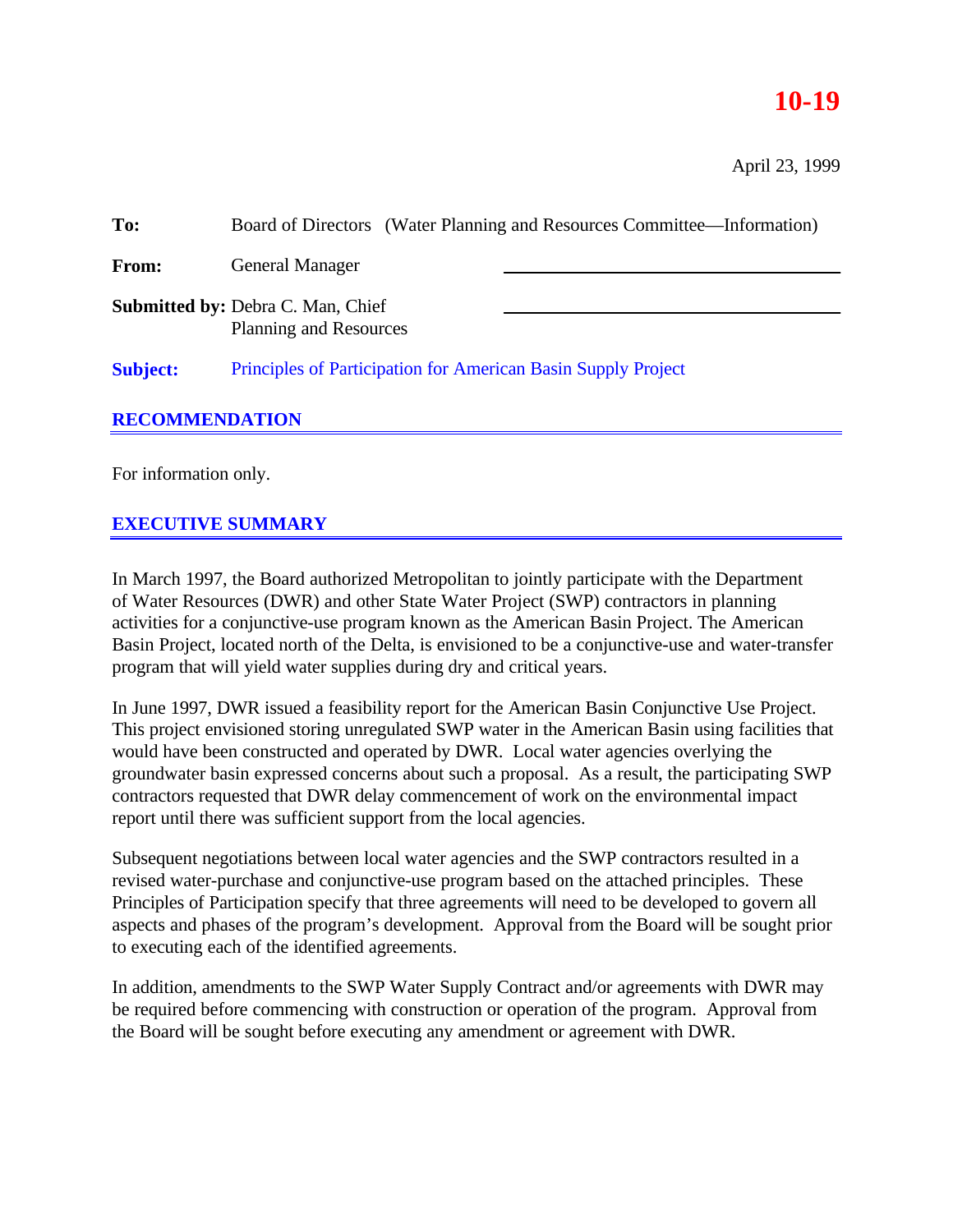# **Background**

In March 1997, the Board authorized Metropolitan to jointly participate with the Department of Water Resources (DWR) and other State Water Project (SWP) contractors in a pilot program for planning activities for a conjunctive-use program known as the American Basin Project. DWR and the SWP contractors were developing a procedure where each contractor would be able to choose whether or not to participate in the planning and implementation of additional SWP supply programs.

The American Basin Project was the first program to be pursued using this procedure. A twoyear pilot agreement was developed and executed to establish participation levels and guide planning activities for the project. In February 1999, the Board authorized the extension of this agreement for one year. The SWP contractors have currently committed to fund \$980,000 of the \$1.5 million estimated to complete planning and permitting activities. Additional funding from the local agencies and other sources is currently being pursued.

The American Basin Project is envisioned to be a conjunctive-use and water-transfer program that will yield water supplies during dry and critical years. The American Basin is a groundwater basin north of the Delta that is bounded by the Sacramento River, Feather River, and American River. Local agencies that would participate in the program have a combination of groundwater, local, and Central Valley Project supplies. As currently formulated, Metropolitan would pay for and be entitled to approximately one-half of the program's yield.

In June 1997, DWR issued a feasibility report for the American Basin Conjunctive Use Project. This project envisioned storing unregulated SWP water in the American Basin using facilities that would have been constructed and operated by DWR. Local water agencies overlying the groundwater basin expressed concerns about such a proposal. As a result, the participating SWP contractors requested that DWR delay commencement of work on the environmental impact report until there was sufficient support from the local agencies.

# **Principles of Participation**

After more than a year of negotiations, several local agencies proposed draft Principles of Participation for the American Basin Project. These draft principles describe a revised program that the local agencies would support. The draft Principles of Participation were subsequently modified to address concerns of the participating SWP contractors. The most current Principles of Participation (see attachment) serve as a project description for which agreements can be negotiated and environmental documentation can be initiated.

The revised American Basin Project, as outlined by the Principles of Participation, would consist of an overall multi-purpose, multi-phased program that will provide broad benefits to the participating SWP contractors, local agencies, and the environment. The program's broad scope is intended to widely distribute benefits and thus increase the likelihood of support and overall success. If fully developed, the yield of the program could range from 35,000 AF to 70,000 AF. Under Phase 1, 19,000 AF to 29,000 AF would be available during dry and critical years. Under the current program formulation, Metropolitan would be entitled to slightly more than half of the program yield. The costs of Phase 1, which are currently being negotiated, are expected to be less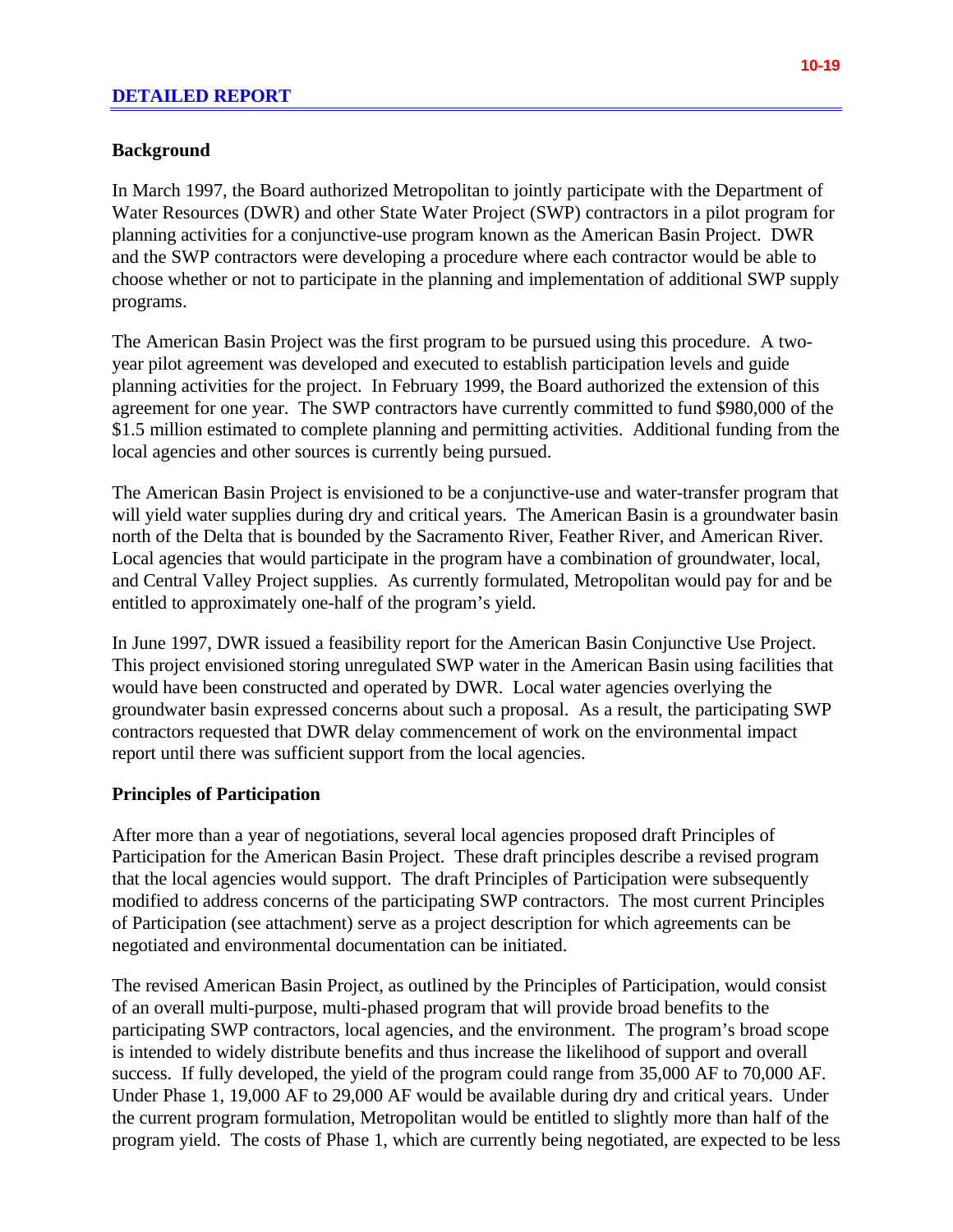than the \$175 per AF cost associated with the 1991 Drought Water Bank. These program costs would include carriage water losses to convey the water across the Delta.

In April, the participating SWP contractors and the local agencies began the development of two of the three necessary agreements for the American Basin Project. The Environmental Review Agreement will allocate costs associated with the environmental documentation and will identify the lead agencies. The Phase 1 Agreement, which will not be executed until the environmental documentation is completed, will address the operational rules and price of water transfers associated with the first phase. The parties intend to reach agreement on the language for both the Environmental Review Agreement and the Phase 1 Agreement by December 31, 1999.

Based upon the experience gained through operation of the Phase 1 activities, a Phase 2 Agreement will be developed to govern Phase 2 activities including the design and construction of necessary conveyance and groundwater extraction facilities, the operation of groundwater storage and extraction activities, and the development of additional water-transfer opportunities. Approval from the Board will be sought prior to executing each of the three necessary agreements.

The water supply benefits for the participating SWP contractors will be obtained through implementation of groundwater conjunctive-use and water-transfer programs. Costs assigned to the participating SWP contractors are expected to be paid through a contractual mechanism that must be developed with DWR. Amendments to the SWP Water Supply Contract and/or agreements with DWR may be required before commencing with construction or operation of the program. Approval from the Board, after its review of any required environmental documentation, will be sought before executing any amendment or agreement with DWR.

KAD:bvf

# **Attachment 10-19A**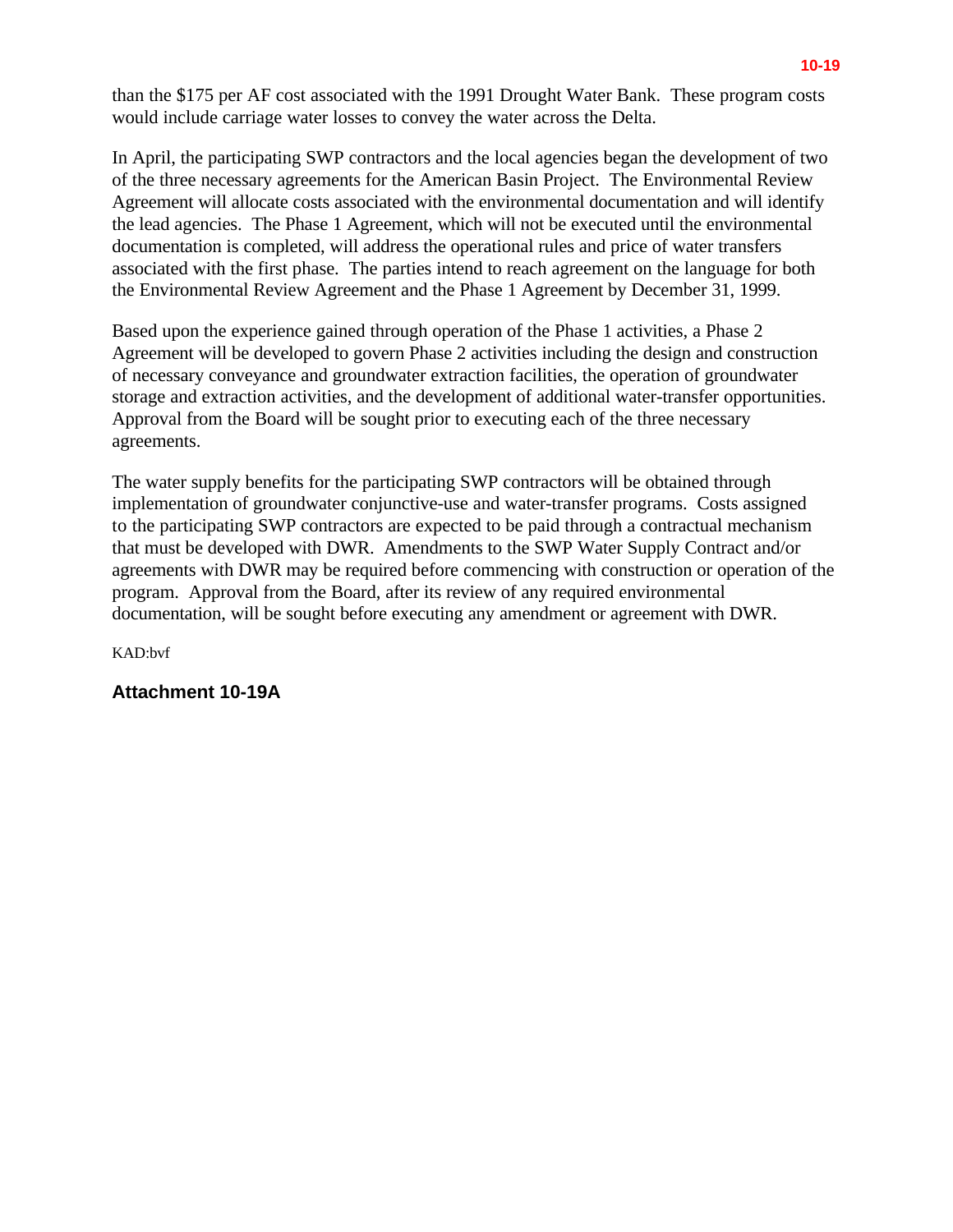## **Attachment 10-19A**

## **PRINCIPLES OF PARTICIPATION**

### **American Basin Conjunctive Use Project**

## **April 19, 1999**

1. Parties. The parties to these Principles are as follows;

Natomas Central Mutual Water Company ("Natomas") Pleasant Grove-Verona Mutual Water Company ("PGVMWC") South Sutter Water District ("SSWD") Placer County Water Agency ("PCWA") (collectively "Local Participants")

California Department of Water Resources ("DWR") Metropolitan Water District of Southern California ("MWD") Solano County Water Agency ("SCWA") Santa Clara Valley Water District ("SCVWD") Zone 7 of Alameda County Flood Control and Water Conservation District ("Zone 7") Castaic Lake Water Agency ("Castaic") Napa County Flood Control and Water Conservation District ("Napa") (collectively "Contractor Participants")

- 2. Purpose. These Principles shall form the foundation for three written agreements to be negotiated by and between the parties. The parties pledge their good faith efforts to work diligently toward the completion and execution of (i) an agreement ("Environmental Review Agreement") governing the environmental review phase of the project, including designation of state and federal lead agencies; allocating the expenses described in paragraph 11 of these Principles; and specifying the financial terms governing the transfer of water in Phase I of the Project; (ii) an agreement ("Phase 1 Agreement") defining the rights and obligations of the parties with respect to the transfer of water during Phase 1 of the Project; and (iii) an agreement ("Phase 2 Agreement") governing the design, construction and operation of Phase 2 of the Project. These Principles shall not constitute a binding contract, in whole or in part.
- 3. Project Description. The project is a multi-party water transfer, conjunctive use and fish screen project which will provide facilities to (1) increase the total usable water supplies available to the parties; (2) increase the conjunctive use of surface and groundwater within the American Basin; (3) improve the fishery flows of the lower American River; (4) reduce fish entrainment on the lower Sacramento River; (5) protect endangered species in the American Basin (including, without Limitation, the Giant Garter Snake and Swainson's Hawk) by promoting' continued rice agricultural practices; and (6) enable PCWA to secure entitlements to the delivery of water diverted by Natomas from the Sacramento River pursuant to PCWA water ri~hts on the American River and its contractual entitlements to Central Valley Project water.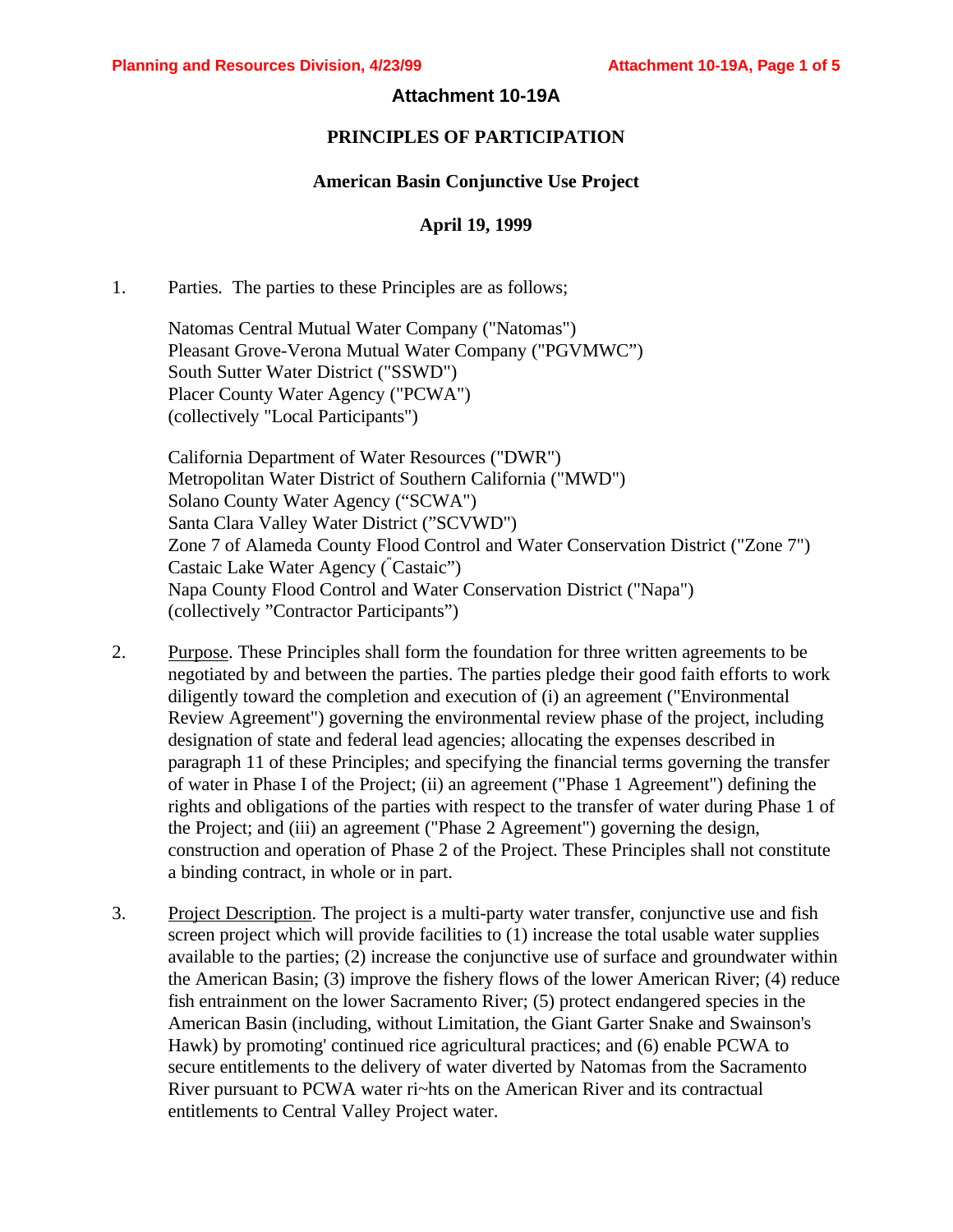### **Planning and Resources Division, 4/23/99 Attachment 10-19A, Page 2 of 5**

- 4. Project Facilities. The parties contemplate that the project facilities will include (1) a new diversion facility and fish screen on the Sacramento River, to be owned and operated by Natomas and/or PGVMWC, with additional capacity for delivery of water to PCWA and for the conveyance of State Water Project water in accordance with paragraph *5.B(2)* of these Principles; (2) new groundwater extraction facilities; and (3) new surface water delivery and/or groundwater recharge facilities.
- 5. Phases. The project will be implemented in two phases. Prior to the implementation of Phase 2 there will be a review of the impacts of the project on groundwater quality and supply. Phase 2 will be implemented only if the Local Participants determine that there have been no significant adverse impacts on groundwater quality or supply as a result of the project or that any significant adverse impacts have been mitigated to less-thansignificant levels. The project phases are as follows:
	- A. Phase 1. Phase 1 is principally a water transfer to occur in dry and critical years, which shall include the following elements:
		- (1) Subject to the provisions of paragraph 12 of these Principles, Natomas and PGVMC will provide up to 10,000 af to Contractor Parricipants using existing wells and conveyance facilities. In dry and critical years, Natomas and PGVMC will pump up to 10,000 af of groundwater and release like amounts of their surface entitlements to Contractor Participants.
		- (2) Subject to the provisions of paragraph 12 of these Principles, PCWA will release for Contractor Participants up to 47,000 af from its Middle Fork American River Project, subject to the following terms and conditions:
			- a. Delivery Point. PCWA will release the water to flow into Folsom Reservoir. The Contractor Participants shall be responsible for obtaining any delivery beyond this point, including the payment of any fees or charges required for delivery beyond this point, any necessary compliance with CEQA for such deliveries and any other regulatory requirements. PCWA will assist Contractor Participants in obtaining approval for delivery beyond Folsom Reservoir.
			- b. Refill Requirements. PCWA will agree to a refill provision to protect Folsom Reservoir from following year impacts caused by any such releases, if the Bureau of Reclarnation or DWR requires such a refill provision.
			- e. Term of the Agreement. PCWA is flexib]e with regard to the term; however, any terrn beyond 2013 must recognize that the PCWA Middle Fork Project will need to be relicensed by that date and a new power sale contract will have to be in effect. These could affect the quantity of water available for such an agreement.
			- d. Water Forum. PCWA's releases shall also be subject to the terms and conditions PCWA has agreed to in the Sacramento Water Forum - namely: (1) until PCWA's present power sale contract with PG&E expires in 2013, the releases are subject to PG&E's consent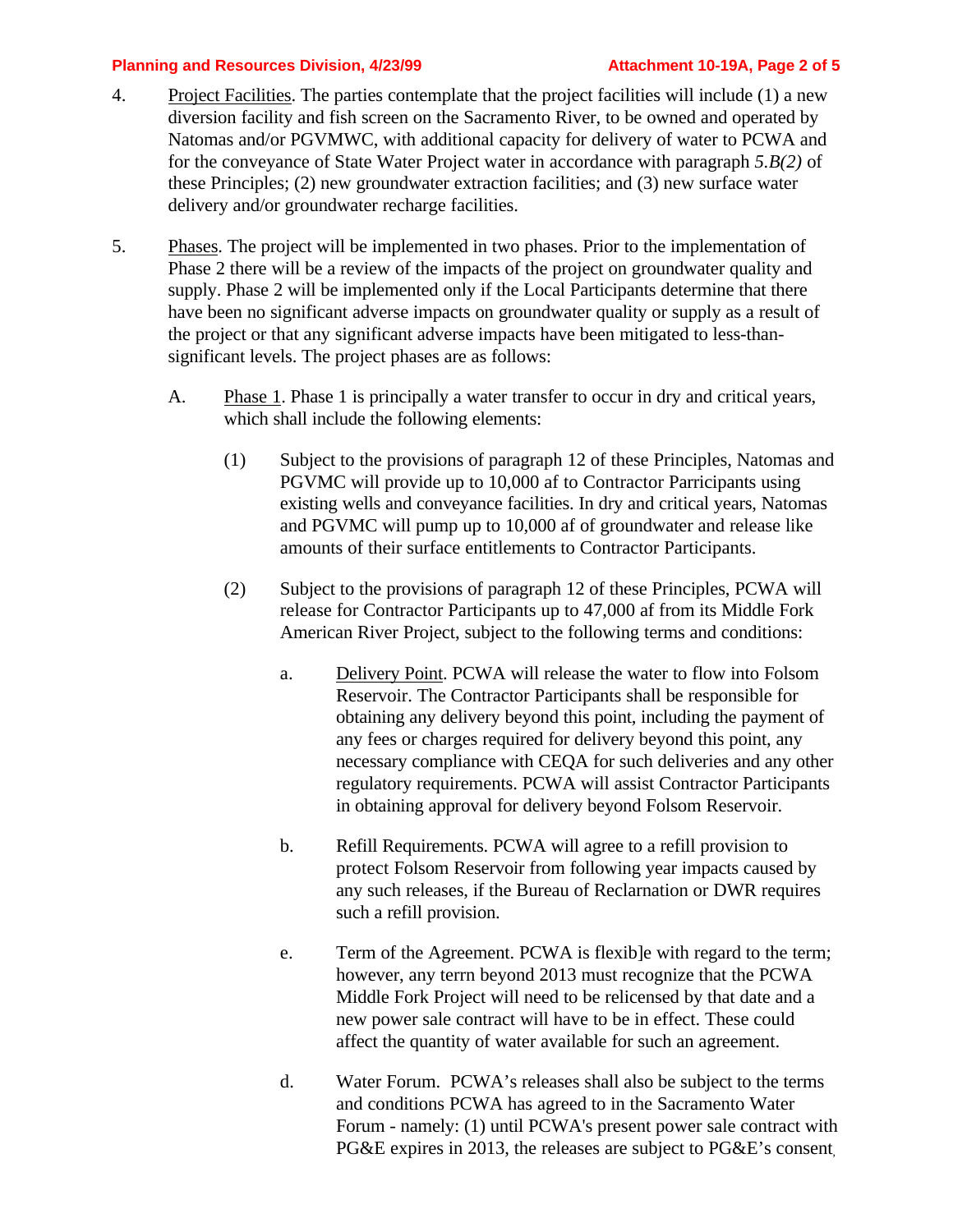(2) PCWA gets paid for its releases, and (3) PCWA determines that releasing the water will not cause a shortage to PCWA' s customers.

- B. Phase 2. Phase 2 is an expanded conjunctive use and fish screen project, the elements of which shall include the following:
	- (1) Natomas Service to Northeast Are~ Natomas will design and construct distribution facilities to provide surface water service to approximateJy 3,200 acres of additional lands within the current place of use under Natomas<sup>1</sup> water rights (the "Northeast Area"), which lands are currently being served by groundwater. In dry and critical years Natomas will pump up4o 14,000 afa of groundwater (over and above Phase 1 amounts) and will provide surface water via substitution to Contractor Participants in like arnount. The Parties acknowledge that additional wells may be required to be constructed within the Northeast Area in order to implement Phase 2.
	- (2) Storage of SWP Water. Upon further agreement by and between Natomas, PGVMWC and Contractor Participants, Contractor Participants will develop facilities to inject and/or recharge (including in-lieu recharge) State Water Project water into the American Basin and will assist Natomas in developing additional well facilities.
	- (3) SSWD Siphon Enlargement. The parties will examine the feasibility of enlarging SSWD's Highway *65* siphon and other SSWD delivery facilities to improve conveyance capacity within SSWD and enhance opportunities for conjunctive use within SSWD, and the adjacent PCWA Zone 5 service area.
- 6. Compensation. Natomas, PGVMWC and PCWA will be compensated for transferred water at rates commensurate with its value, with appropriate escalation. The Phase 1 Agreement may provide for payment during years of transfer or it may provide for annual payments throughout the term of the Agreement or for a combination of either of these alternatives. Compensation may be in cash or through the provision of facilities, such as diversion structures, pumping plants, fish screens, wells, conveyance facilities, etc.
- 7. Environmental Review and Permitting. The Environmental Review Agreement shall designate one of the parties (or a joint powers agency comprised of two or more of the parties) to serve as lead agency for purpose": of compliance with the California Environmental Quality Act (CEQA) and an appropriate federal agency to serve as lead agency for purposes of compliance with the National Environmental Policy Act (NEPA). The Phase I and Phase 2 Agreements shall specify responsibility as to permitting for each phase of the Project. Natomas, PGVMWC and PCWA shall have lead responsibility in connection with any regulatory approval process that may affect their respective water rights.
- 8. Schedule. The parties shall use their best efforts to ensure that environmental review and permitting for the project is completed within two years following execution of the Environmental Review Agreement.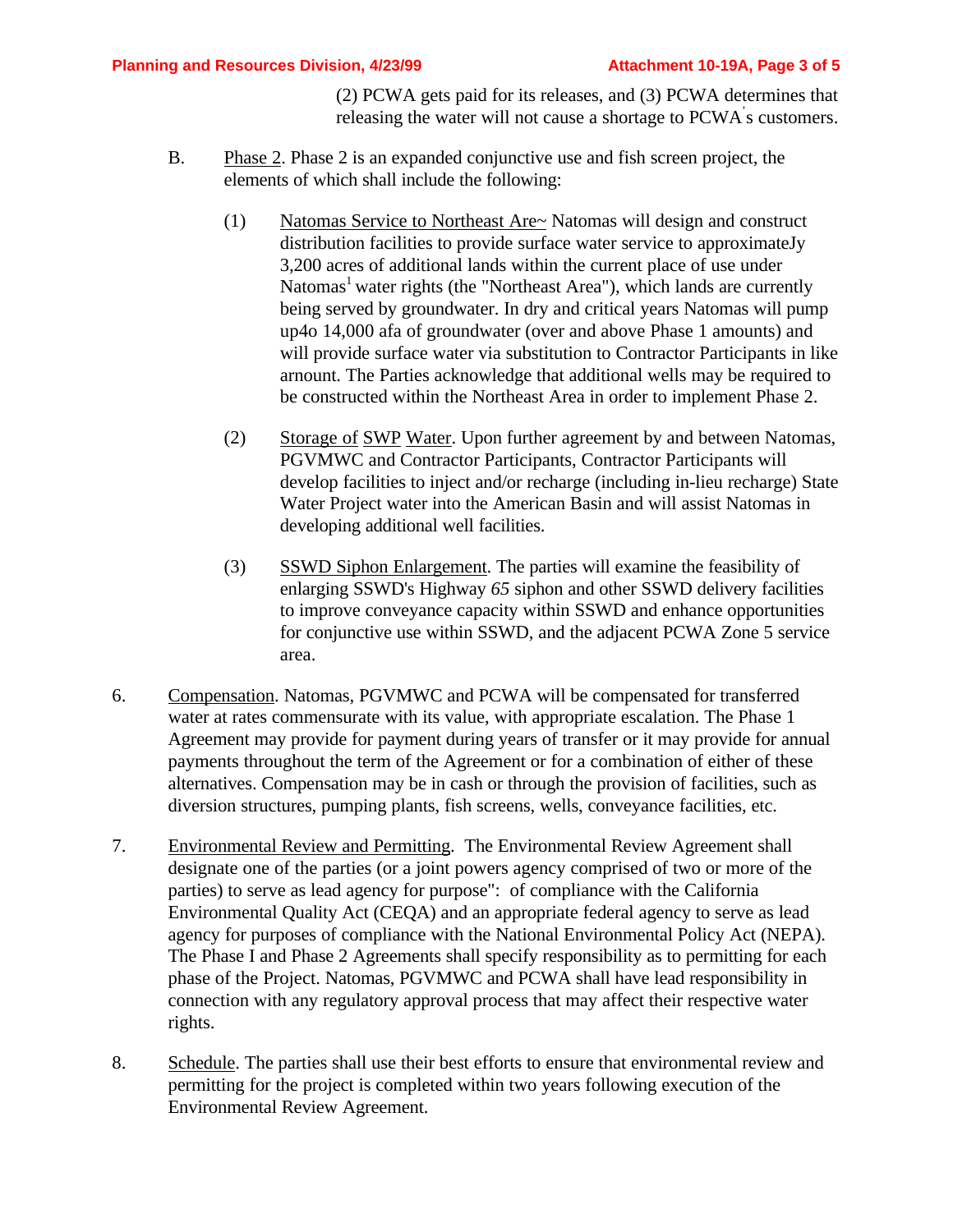#### **Planning and Resources Division, 4/23/99 Attachment 10-19A, Page 4 of 5**

- 9. Water Transfers to Other Parties. During the period between execution of the Environmental Review Agreement and execution of the Phase 1 Agreement, the Local Participants may engage in the transfer or exchange of water or water rights to parties other than the Contractor Participants, subject to compliance with the terms and conditions of this paragraph 9. In the event that any Local Participant desires to transfer water to or exchange water with any party other than the Contractor Participants, the Local Participant shall first offer such transfer or exchange to Contractor Participants, on terms no less favorable than those offered by the other party. The Contractor Participants shall have 30 days from the date of such offer to elect whether to participate in the transfer or exchange. The right of first refusal shall not apply to (i) the transfer or exchange of water by Natomas or PGVMWC to other parties based on water conservation pursuant to Water Code Section 1011; or (ii) transfers of project water by Natomas or PGVMWC to the pool administered by the Sacramento River Water Contractors Association. The Environmental Review Agreement shall further specify the rights and obligations of the parties regarding such right of first refusal. The Environmental Review Agreement shall include provisions to ensure that water will be available for transfer to Contractor Participants in accordance with the terms and conditions of these Principles upon execution of the Phase 1 Agreement.
- 10. Deliveries to PCWA from Sacramento River. PCWA and Natomas will examine the feasibility and desirability of making an exchange of a portion of PCWA's American River water for Sacramento River water to be diverted at the Natomas point of diversion for transmission into western Placer County. Contractor Participants shall support fully the efforts of PCWA to secure entitlements to the delivery of this water diverted by Natomas from the Sacramento River, so long as there are no adverse impacts to the State Water Project as a result of such deliveries.
- 11. Expenses. The Environmental Review Agreement shall address the allocation of expenses and payment terms with respect to CEQA compliance, permitting, engineering, legal and administrative costs and the cost of design and construction of fish screens.
- 12. Adjustments to Contract Quantities. In the event that the water rights or contractual water entitlements of Natomas, PGVMWC (including rights held by shareholders of PGVMWC) PCWA are affected as a result of (i) actions taken by the State Water Resources Control Board, including but not limited to actions taken in connection with implementation of water quality requirements for the Bay-Delta (or settlement agreements entered into in lieu thereof), (ii) actions taken by the United States Bureau of Reclamation, including but not limited to actions taken in connection with contract renewal, or (iii) other action by any other regulatory agency or court, then the contract quantities available for transfer for Phases 1 and 2 shall be adjusted downward to ensure that water users within Natomas, PGVMWC and PCWA are not adversely affected as a result of participation in this project. In the event of such adjustment, the parties will agree to confer in good faith regarding the adjustment of the financial terms of the agreement.
- 13. Project Facilities. All project facilities shall be owned, operated, maintained and under the direct control of the Local Participants.
- 14. Protection of Water Rights. It is intended that neither the water rights nor the total annual water supply of the Local Participants will be adversely impacted as a result of this project.